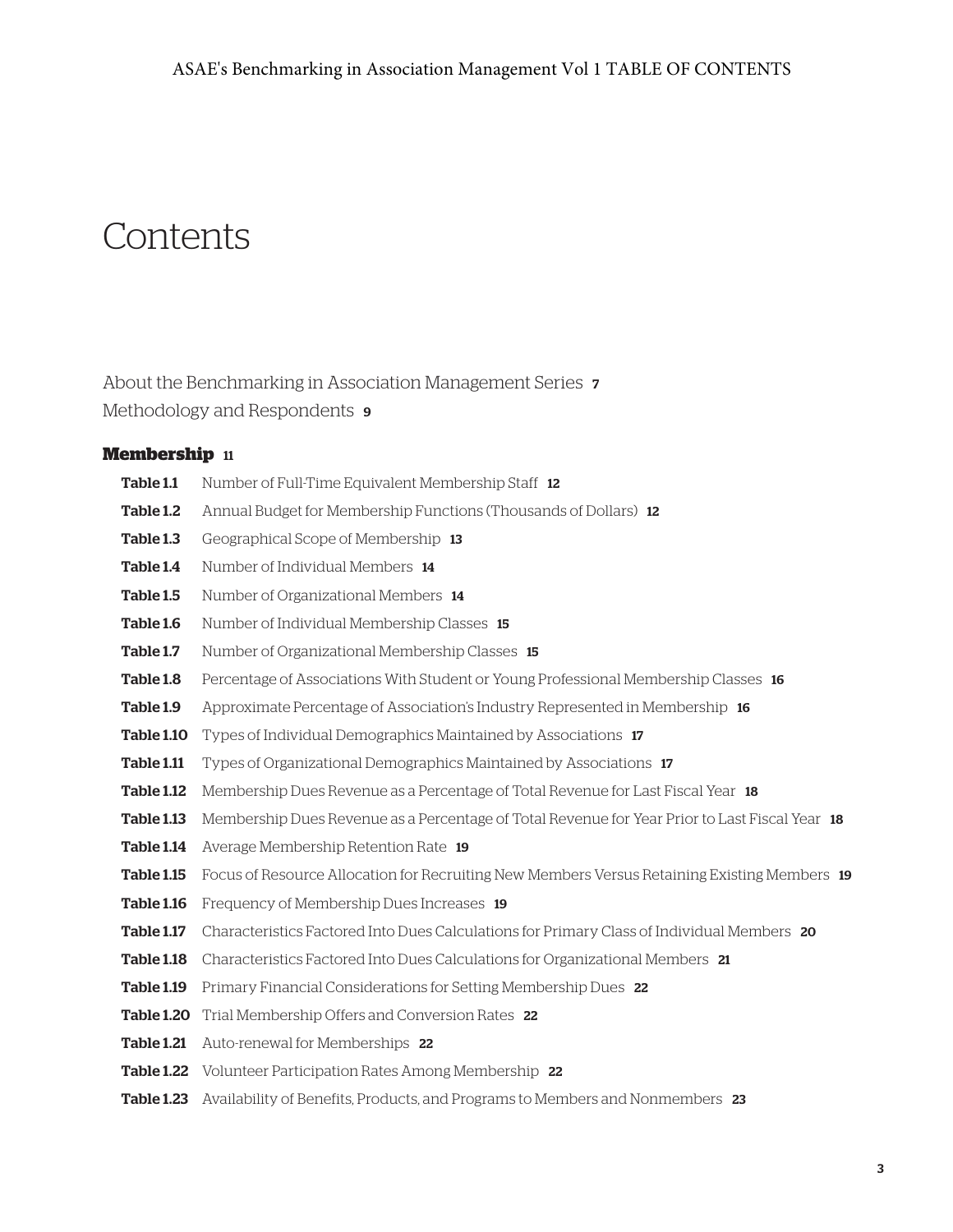- Table 1.24 Percentage of Membership Located Outside of North America For Associations With National Geographic Scope 26
- Table 1.25 Percentage of Membership Located Outside of North America For Associations With International/ Global Geographic Scope 26
- Table 1.26 Countries or Regions with the Greatest Anticipated Membership Growth 27
- Table 1.27 Types of Membership Surveys Conducted by Associations 27

#### **Component Relations** 29

- Table 2.1 Staffing and Budget for Component Relations Functions 30
- Table 2.2 Types of Components 30
- Table 2.3 Countries and/or Regions with Components 31
- Table 2.4 Component Policies and Structures 32
- Table 2.5 Membership Arrangement with Component(s) 32
- Table 2.6 Dues Payments for Non-Autonomous Membership Arrangements 32

#### **Marketing and Communications** 33

- Table 3.1 Staffing and Budget for Marketing and Communications Functions 34
- Table 3.2 Fulfillment of Marketing and Communications Functions 34
- Table 3.3 Use of Tracking Metrics For Marketing Efforts 37
- Table 3.4 Use of Tracking Metrics For Social Media 37
- Table 3.5 Use of Social Media Management Service or Platform 38
- Table 3.6 Member Contacts Per Month Using Email and Direct Mail 38
- Table 3.7 Average Email Open Rates and Clickthrough Rates 38
- Table 3.8 Application of Tracking Metrics To Content Strategy and Planning Decisions 38

#### **Public Relations** 39

- Table 4.1 Staffing and Budget for Public Relations Functions 40
- Table 4.2 Roles Permitted to Speak On Behalf of the Organization 40
- Table 4.3 Fulfillment of Public Relations Functions 41
- Table 4.4 Role of Public Relations Function In Strategic Planning Process 42

#### **Meetings** 43

- Table 5.1 Staffing and Budget for Meetings Functions 44
- Table 5.2 Types of Currently Held Meetings 44
- Table 5.3 Fulfillment of Meetings Functions 45
- Table 5.4 Trade Show Details 47
- Table 5.5 Attendance at Last Annual Meeting 47
- Table 5.6 Month of Annual Meeting 48
- Table 5.7 Duration of Annual Meeting 48
- Table 5.8 Annual Meeting Revenue (Thousands of Dollars) 49